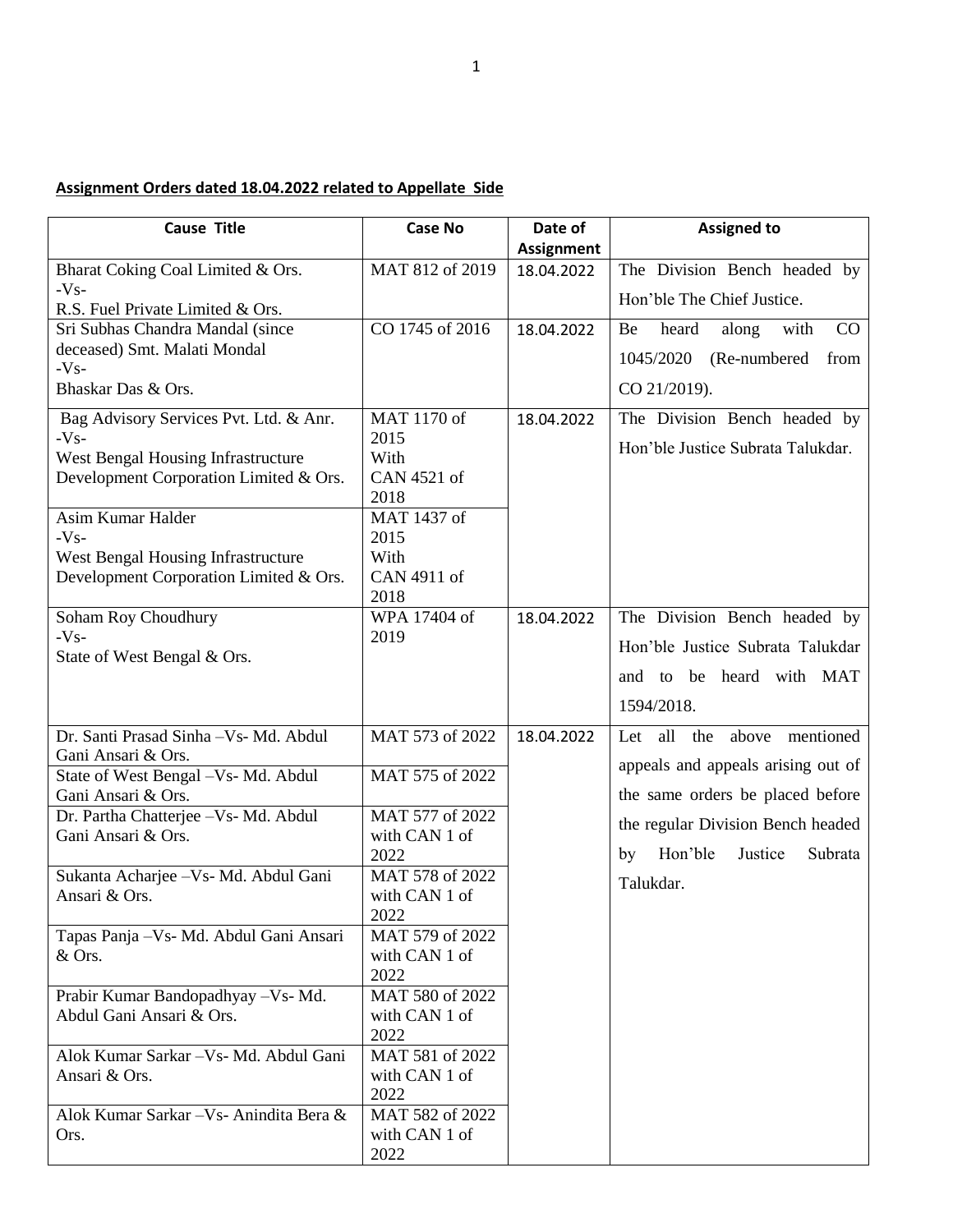| Tapas Panja – Vs- Anindita Bera & Ors.  | MAT 583 of 2022<br>with CAN 1 of<br>2022 |            |                                   |
|-----------------------------------------|------------------------------------------|------------|-----------------------------------|
| Sukanta Acharjee - Vs - Anindita Bera & | MAT 584 of 2022                          |            |                                   |
| Ors.                                    | with CAN 1 of<br>2022                    |            |                                   |
| Prabir Kumar Bandopadhyay - Vs-Anindta  | MAT 585 of 2022                          |            |                                   |
| Bera & Ors.                             | with CAN 1 of                            |            |                                   |
|                                         | 2022                                     |            |                                   |
| Tapas Panja – Vs - Laxmi Tunga & Ors.   | MAT 587 of 2022                          |            |                                   |
| 1. Sangita Ghosh                        | $1.$ CRM $(DB)$                          | 18.04.2022 | Both the applications be placed   |
| $-Vs-$                                  | 100/2022                                 |            |                                   |
| The State of West Bengal & Ors.         | $2.$ CRM (DB)                            |            | together before the Regular Bench |
| 2. Sangita Ghosh                        | 169/2022                                 |            | as per roster.                    |
| $-Vs-$                                  |                                          |            |                                   |
| The State of West Bengal & Anr.         |                                          |            |                                   |

## **Assignment Orders dated 19.04.2022 related to Appellate Side**

| <b>Cause Title</b>              | <b>Case No</b>     | Date of           | <b>Assigned to</b>                |
|---------------------------------|--------------------|-------------------|-----------------------------------|
|                                 |                    | <b>Assignment</b> |                                   |
| Mantu Mahato & Ors.             | CRM 407 of 2021    | 19.04.2022        | The Division Bench headed by      |
| $-Vs-$                          |                    |                   | Hon'ble<br>Justice<br>Tapabrata   |
| Central Bureau of Investigation |                    |                   |                                   |
|                                 |                    |                   | Chakraborty and be heard along    |
|                                 |                    |                   | with CRM 9431/2019.               |
| 1. June Chakraborty             | 1. CRA 675 of 2010 | 19.04.2022        | Hon'ble Justice Tirthankar Ghosh. |
| $-Vs-$                          | 2. CRA 676 of 2010 |                   |                                   |
| Tilak Prasad Ray & Anr.         | 3. CRA 684 of 2010 |                   |                                   |
| 2. Kalpana Chakraborty          |                    |                   |                                   |
| $-Vs-$                          |                    |                   |                                   |
| Tilak Prasad Ray & Anr.         |                    |                   |                                   |
| 3. Samir De                     |                    |                   |                                   |
| $-Vs-$                          |                    |                   |                                   |
| Tilak Prasad Ray & Anr.         |                    |                   |                                   |
| Kishore Brata Ghosh             | CRR 1520 of 2021   | 19.04.2022        | Hon'ble Justice Tirthankar Ghosh. |
| $-Vs-$                          |                    |                   |                                   |
| Suddhochit Banerjee & Anr.      |                    |                   |                                   |

## **Assignment Orders dated 19.04.2022 related to Original Side**

| Title<br>Cause | Case No | Date of    | <b>Assigned to</b> |
|----------------|---------|------------|--------------------|
|                |         | Assignment |                    |